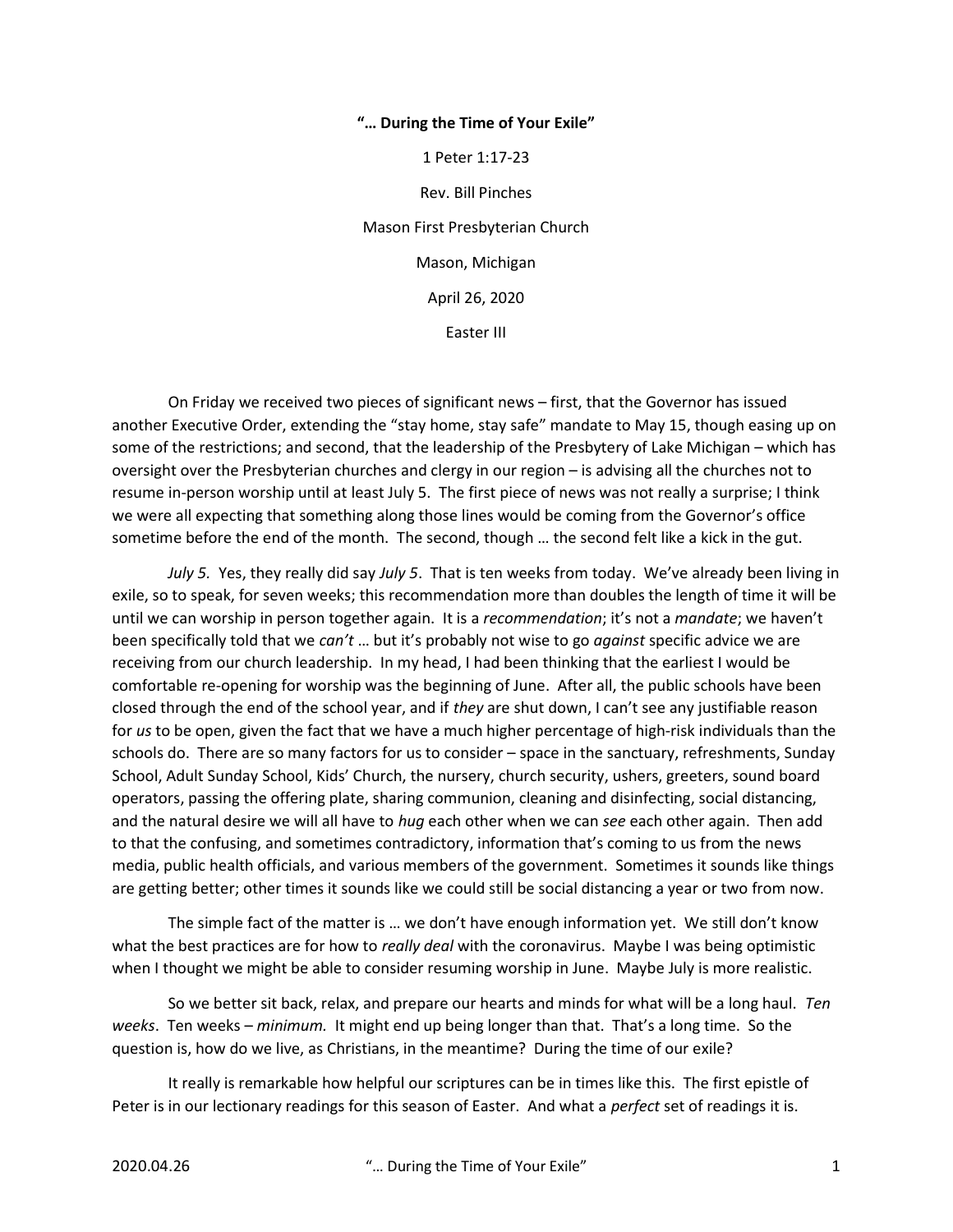We started this letter last week. That sermon is online, if you missed it. I'm going to pick up where we left off, and just take one verse at a time. There is so much here that is relevant.

 Verse 17. "If you invoke as Father the one who judges all people impartially according to their deeds, live in reverent fear during the time of your exile." Live in reverent fear during the time of your exile. Peter was talking to Christians in a bunch of churches who were experiencing discrimination or persecution. We're not sure of the exact details. Peter calls the stress they were under the time of their exile. They weren't being kicked out of their homes, like the Jews who really did get exiled, seven centuries before Christ. Nor were they being mandated to stay at home, like most of the world today. But they were living in a time of fear. They couldn't go about their "normal lives" in a "normal way." They were afraid of the Romans; we are afraid of the virus. They knew people who had been hurt; we know people who have *died*. They were worried about what might happen to them; we are worried about what might happen to us. They didn't know how long the crisis was going to last, how many weeks or months or maybe even years before their lives could return to normal. Neither do we. There are so many parallels here! They lived through a metaphorical exile. We are living through one too.

So Peter's advice is *absolutely* relevant. "If you invoke as Father the one who judges all people impartially according to their deeds" – that is, if you believe in God, the Father of our Lord and Savior Jesus Christ, who will come to judge the quick and the dead – "live in reverent fear during the time of your exile." Reverent fear. Fear – of what? Fear of the Romans? Fear of the disease?

No. Fear of God. Remember the One who made you. Remember the One whom you trust. Remember the One whom you serve. Remember the One whom you follow. Remember the One whom you worship and praise. Remember the One who has called you. Remember the One who loves you.

When our lives are turned upside-down, it is easy  $-easy! -$  to let the stresses and strains and fears overtake our lives. It is easy to forget that there is Someone who *created* you. Someone who loves you. Someone who was willing to die for you. Someone who is always with you. Don't let yourself be so consumed by what is going on, by all the things you can't do right now, by all the concerns you have for yourself and others, that you forget that there is a God who loves you to the moon and back.

 "You know that you were ransomed," Peter says, "from the futile ways inherited from your ancestors, not with perishable things like silver or gold, but with the precious blood of Christ, like that of a lamb without defect or blemish." Peter's not telling these people anything they don't already know. He's reminding them of God's great love, reminding them of all that Jesus did for them. He's reminding them because – well, frankly, because sometimes we just need to be reminded about things we already know. We have this tendency to forget what matters, what's true, especially when we're under stress.

 I did it on Friday. When that news came in, that double whammy, and I sent out an email to the whole congregation, I forgot what matters, what's really true. I said in that email, "Hang in there ... this is tough, but we will get through it!!!" What I should have said was: "Hang in there ... this is tough, but God will get us through it." I forgot. In case you didn't know this already, your pastor's not perfect!

 Sometimes we just need reminders. Peter knew that. The Christians in those congregations were under stress. They were forgetting what matters, what is really true. So he simply reminds them.

 "He" – Jesus – "was destined before the foundation of the world, but was revealed at the end of the ages for your sake." This wasn't a new teaching. They knew this! God had Jesus in mind from the